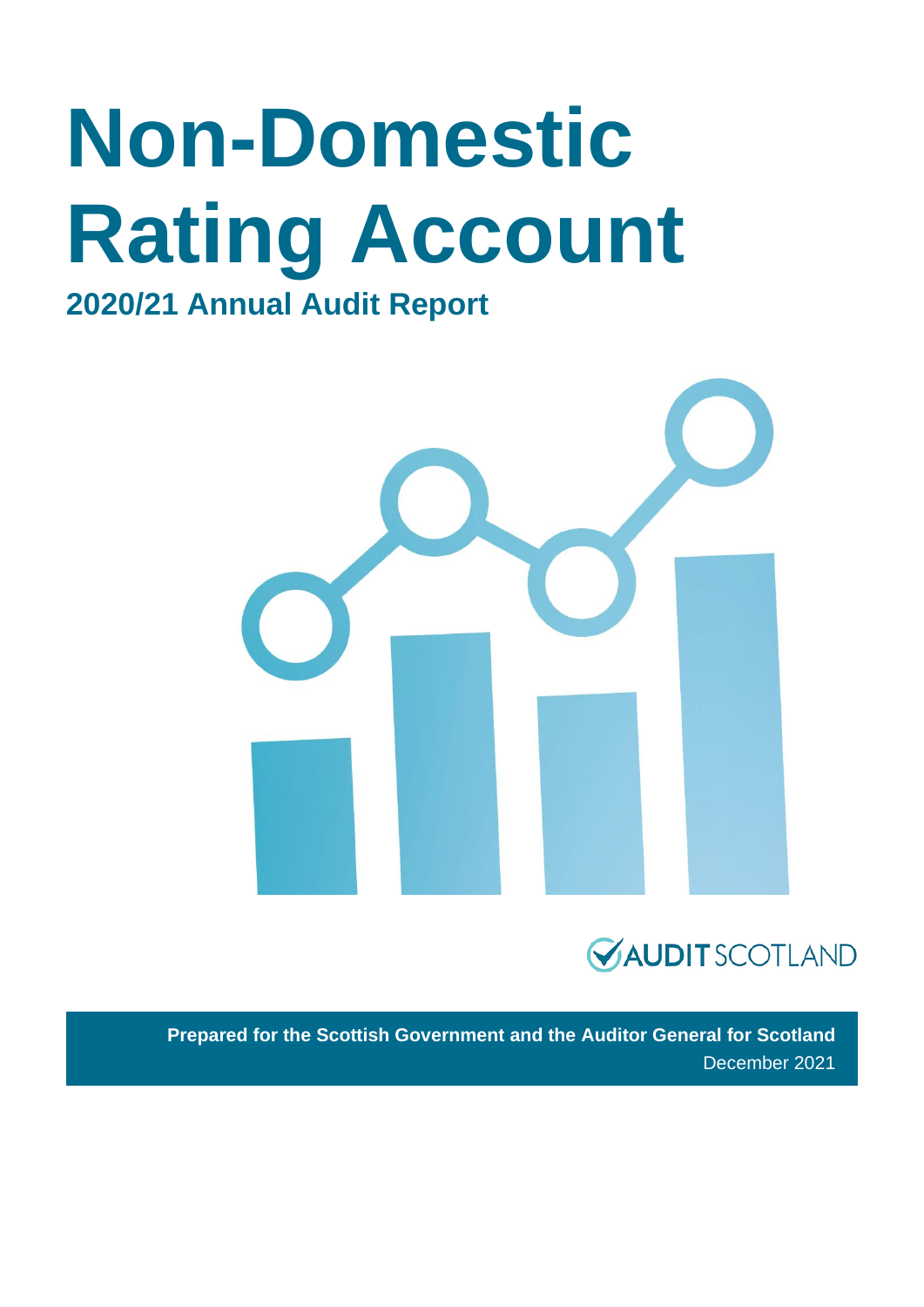### **Contents**

| Key messages                                             |    |
|----------------------------------------------------------|----|
| <b>Introduction</b>                                      |    |
| 1. Audit of 2020/21 Non-Domestic Rating Account          |    |
| 2. Financial sustainability, governance and transparency | 11 |
| Appendix 1. Significant audit risks                      | 15 |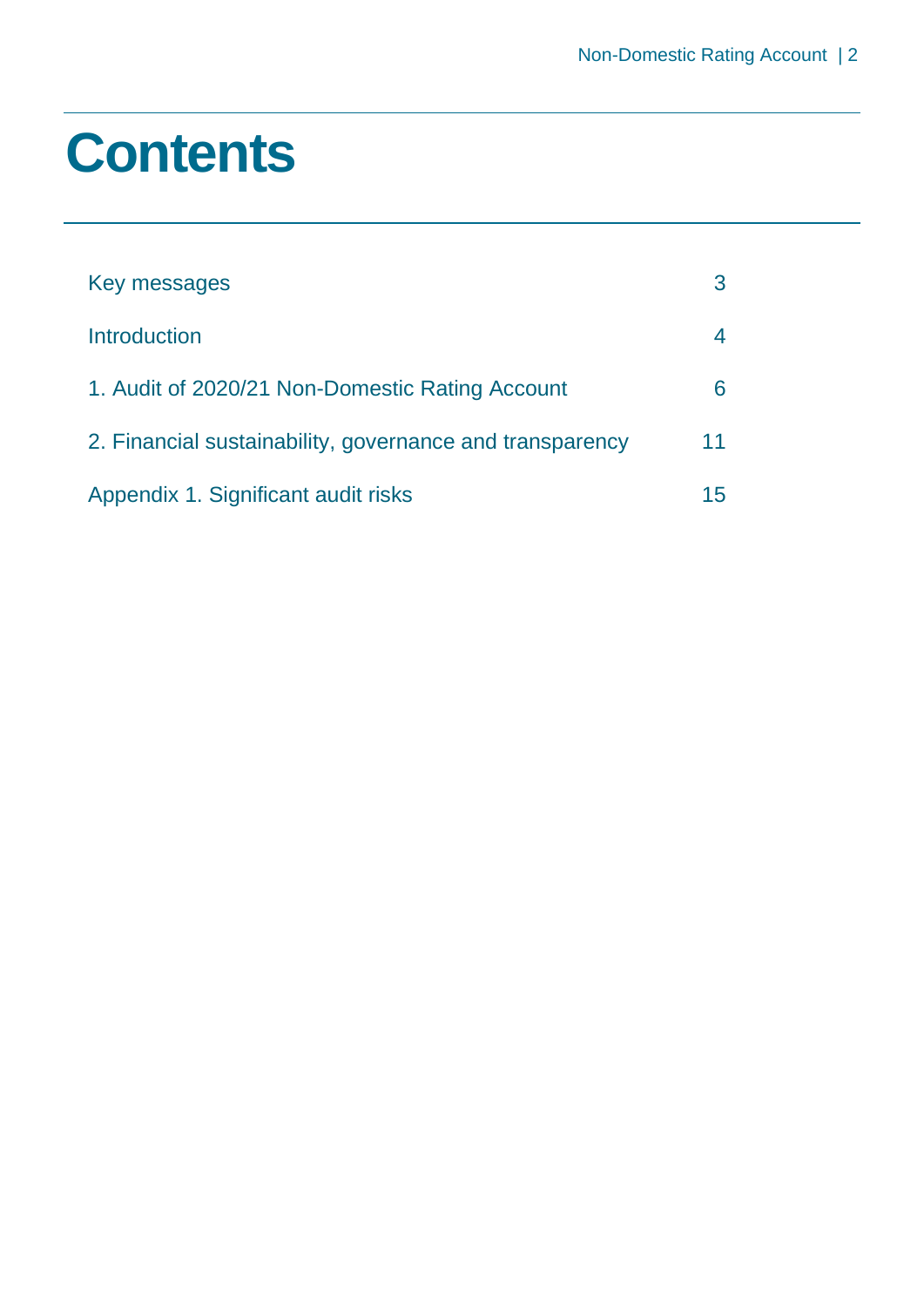### <span id="page-2-0"></span>**Key messages**

#### **2020/21 Non-Domestic Rating account**

The Independent Auditor's Report on the 2020/21 Non-Domestic Rating (NDR) Account is qualified.

The Non-Domestic Rating Contributions (Scotland) Regulations 1996 permit midyear adjustments to councils' funding only where revised NDR income estimates by councils are below 97 per cent of their initial estimates. During 2020/21, the Scottish Government adjusted NDR receipts and payments based on councils' mid-year estimates to support councils' cashflows during the Covid-19 pandemic. These adjustments included £60.3 million where the mid-year estimates were more than 97 per cent of the initial estimates. As a result, the NDR account includes £40.4 million of receipts and £19.9 million of payments which were not in accordance with the regulations.

All other audit opinions are unmodified.

#### **Financial sustainability, governance and transparency**

The 2020/21 account shows Scottish Ministers received £1,969 million of nondomestic rates in the year and paid £2,054 million back to local authorities. This means the overall surplus on the account decreased by £85 million to a deficit balance of £60 million in 2020/21.

A deficit balance of £100 million was estimated which is £40 million more than the actual outturn position. The intention is to bring the account back into balance by the end of 2022/23. The ongoing impact of Covid-19 on the business community and non-domestic rates income over the medium to longer term remains uncertain.

The Scottish Government took the decision to account for the impact of 2020/21 mid-year estimates provided by local authorities as a one-off measure in response to the Covid-19 pandemic. This resulted in additional receipts from local authorities of £40.4 million and additional payments of £44.8 million to local authorities.

There is scope for the Scottish Government to further improve the transparency of financial information and reporting on NDR and this is particularly important given the uncertainty in public finances created by the Covid-19 pandemic.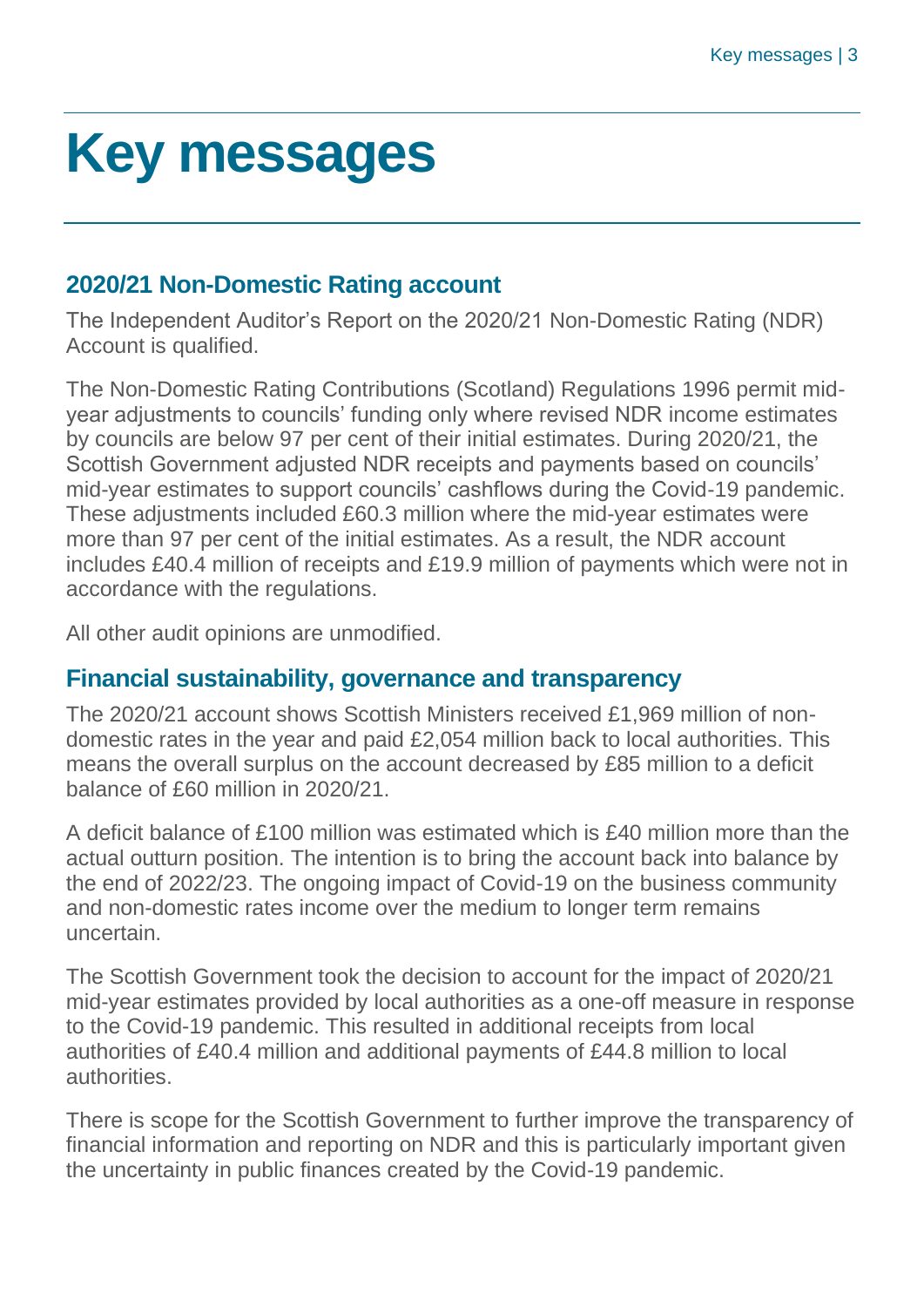### <span id="page-3-0"></span>**Introduction**

**1.** This report summarises the findings from our 2020/21 audit of the Scottish Government's Non-Domestic Rating Account (NDR account).

**2.** The scope of our audit was set out in our Annual Audit Plan (AAP) presented to the Scottish Government's Audit and Assurance Committee (SGAAC) on 22 March 2021. This report comprises the findings from:

- an audit of the 2020/21 NDR account
- consideration of the appropriateness of the disclosures in the governance statement and the financial sustainability of the NDR Account.

**3.** The Code includes provisions relating to the audit of small bodies. Where the application of the full wider audit scope is judged by auditors not to be appropriate to an audited body then the annual audit work can focus on the appropriateness of the disclosures in the governance statement and the financial sustainability of the body and its services.

**4.** As highlighted in our 2020/21 Annual Audit Plan, we applied the small body provisions of the Code to the 2020/21 audit of the NDR account. As such, our audit dimensions work focused on financial sustainability, governance and transparency.

**5.** The Covid-19 pandemic continued to have a considerable impact on the Scottish public sector during 2020/21. This has had significant implications for the NDR account. Total contributions during 2020/21 decreased by £951 million and the non-domestic rates distributed reduced by £865 million compared to 2019/20 which reflects the impact of Covid-19 on the business community and the reliefs awarded. Risks related to the pandemic were considered when preparing our AAP, and our audit approach was considered and adapted as appropriate to respond to emerging risks during the audit process.

#### **Responsibilities and reporting**

**6.** The Scottish Government has primary responsibility for ensuring the proper financial stewardship of public funds. This includes preparing the NDR account in accordance with the accounts direction from the Scottish Ministers.

**7.** The Scottish Government is also responsible for establishing appropriate and effective arrangements for governance, propriety and regularity, that enable it to successfully deliver its objectives.

**8.** Our responsibilities as independent auditor are established by the Public Finance and Accountability (Scotland) Act 2000 and the [Code of Audit Practice](https://www.audit-scotland.gov.uk/report/code-of-audit-practice-2016)  [2016,](https://www.audit-scotland.gov.uk/report/code-of-audit-practice-2016) and supplementary guidance and International Standards on Auditing in the UK. As public sector auditors we give independent opinions on the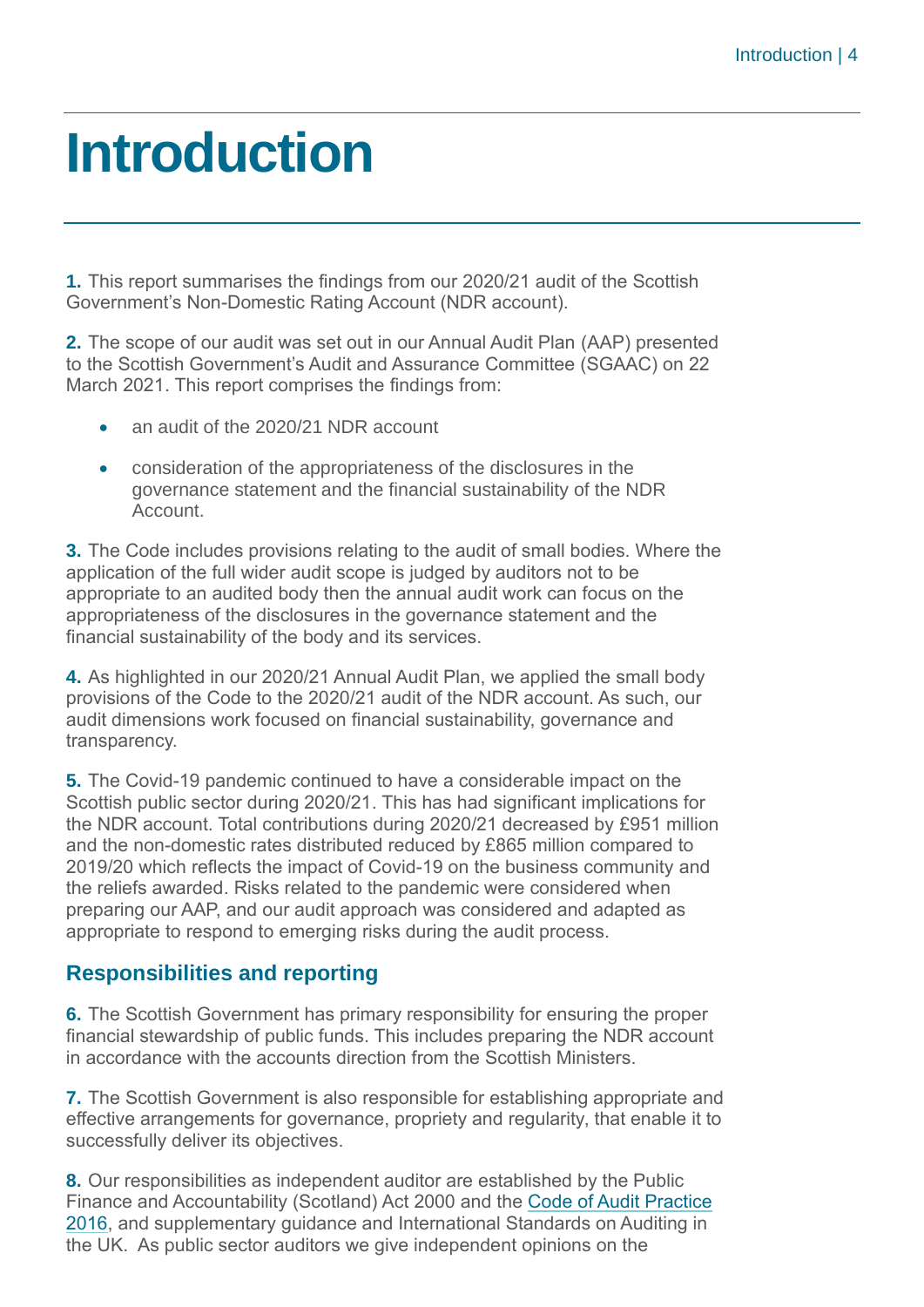accounts and conclusions on securing financial sustainability and appropriateness of the governance statement disclosures. Further details of the respective responsibilities of management and the auditor can be found in the [Code of Audit Practice 2016](http://auditscotland.spideronline.co.uk/report/code-of-audit-practice-2016) and supplementary guidance.

**9.** This report raises matters from our audit of the NDR account. Weaknesses or risks identified are only those which have come to our attention during our normal audit work and may not be all that exist. Communicating these does not absolve management from its responsibility to address the issues we raise and to maintain adequate systems of control.

**10.** Our annual audit report contains an agreed action plan at [Appendix 1.](#page-13-0) It sets out specific recommendations, the responsible officers and dates for implementation. It also includes any outstanding actions from last year and progress against these.

#### **Auditor Independence**

**11.** Auditors appointed by the Accounts Commission or Auditor General must comply with the Code of Audit Practice and relevant supporting guidance. When auditing the financial statements auditors must comply with professional standards issued by the Financial Reporting Council and those of the professional accountancy bodies.

**12.** We can confirm that we comply with the Financial Reporting Council's Ethical Standard. We can also confirm that we have not undertaken any nonaudit related services and therefore the 2020/21 audit fee of £11,630 as set out in our Annual Audit Plan remains unchanged. We are not aware of any relationships that could compromise our objectivity and independence.

**13.** This report is addressed to both the Scottish Government and the Auditor General for Scotland and will be published on Audit Scotland's website [www.audit-scotland.gov.uk](http://www.audit-scotland.gov.uk/) in due course.

**14.** We would like to thank the management and staff who have been involved in our work for their cooperation and assistance during the audit.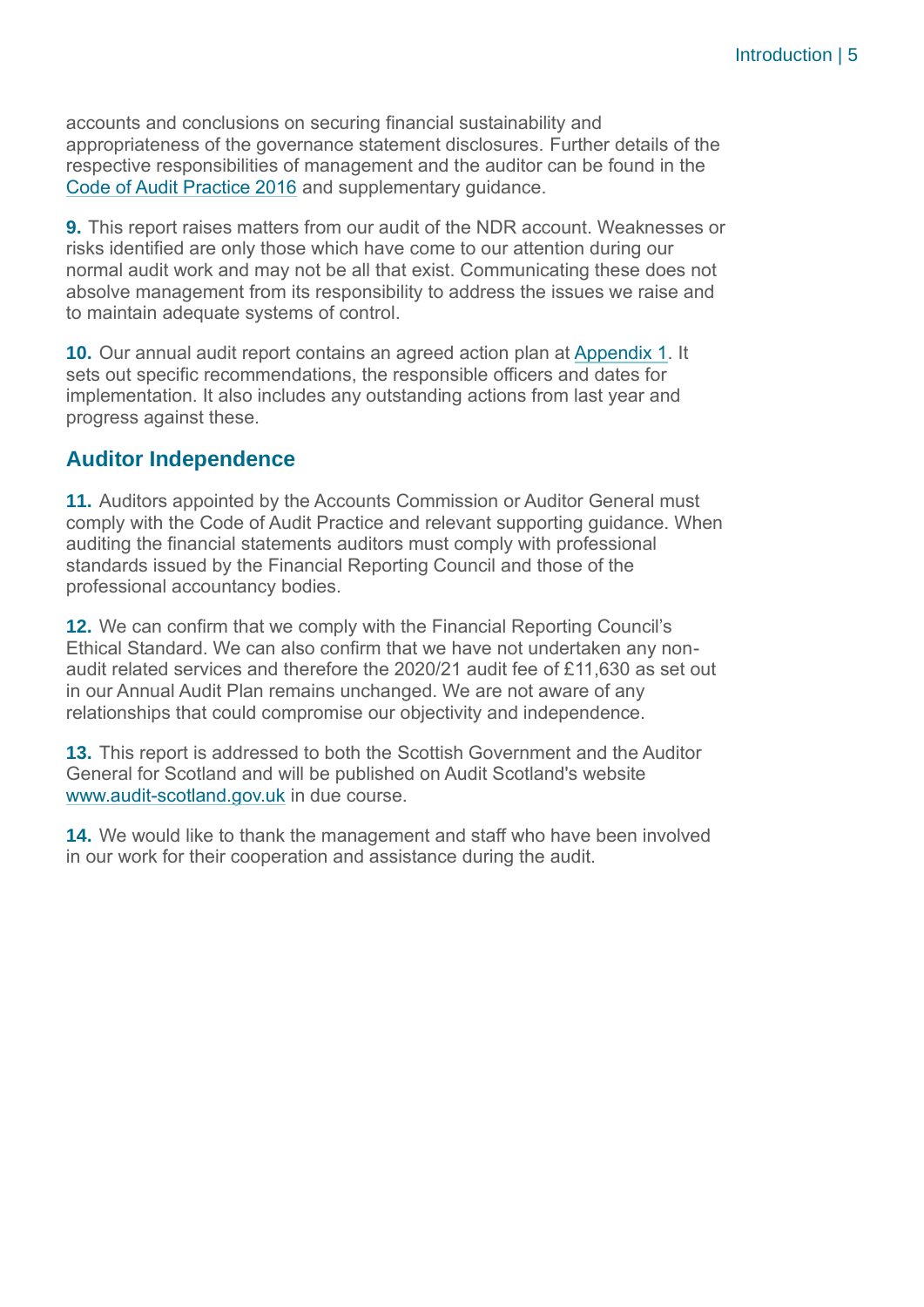## <span id="page-5-0"></span>**1. Audit of 2020/21 Non-Domestic Rating Account**

#### **Main judgements**

The Independent Auditor's Report on the 2020/21 Non-Domestic Rating Account is qualified.

The Non-Domestic Rating Contributions (Scotland) Regulations 1996 permit midyear adjustments to councils' funding only where revised NDRI estimates by councils are below 97 per cent of their initial estimates. During 2020/21, the Scottish Government adjusted NDR receipts and payments based on councils' mid-year estimates to support councils' cashflows during the Covid-19 pandemic. These adjustments included £60.3 million where the mid-year estimates were more than 97 per cent of the initial estimates. As a result, the NDR account includes £40.4 million of receipts and £19.9 million of payments which were not in accordance with the regulations.

All other audit opinions are unmodified.

#### **The Independent Auditor's Report is qualified**

**15.** The NDR account for the year ended 31 March 2021 was presented to the Scottish Government's Audit and Assurance Committee on 13 December 2021. As reported in the Independent Auditor's Report:

- The financial statements properly present in accordance with Schedule 12 of the Local Government Finance Act 1992 as amended by Schedule 13 of the Local Government etc. (Scotland) Act 1994 and directions made thereunder by the Scottish Ministers the receipts and payments of the account for the year ended 31 March 2021 and the balances held at that date.
- The Non-Domestic Rating Contributions (Scotland) Regulations 1996 permit mid-year adjustments to councils' funding only where revised NDR income estimates by councils are below 97 per cent of their initial estimates. During 2020/21, the Scottish Government adjusted NDR receipts and payments based on councils' mid-year estimates. These adjustments included £60.3 million where the mid-year estimates were more than 97 per cent of the initial estimates. As a result, the NDR account includes £40.4 million of receipts and £19.9 million of payments which were not in accordance with the regulations. The audit opinion on regularity is therefore qualified in relation to this matter.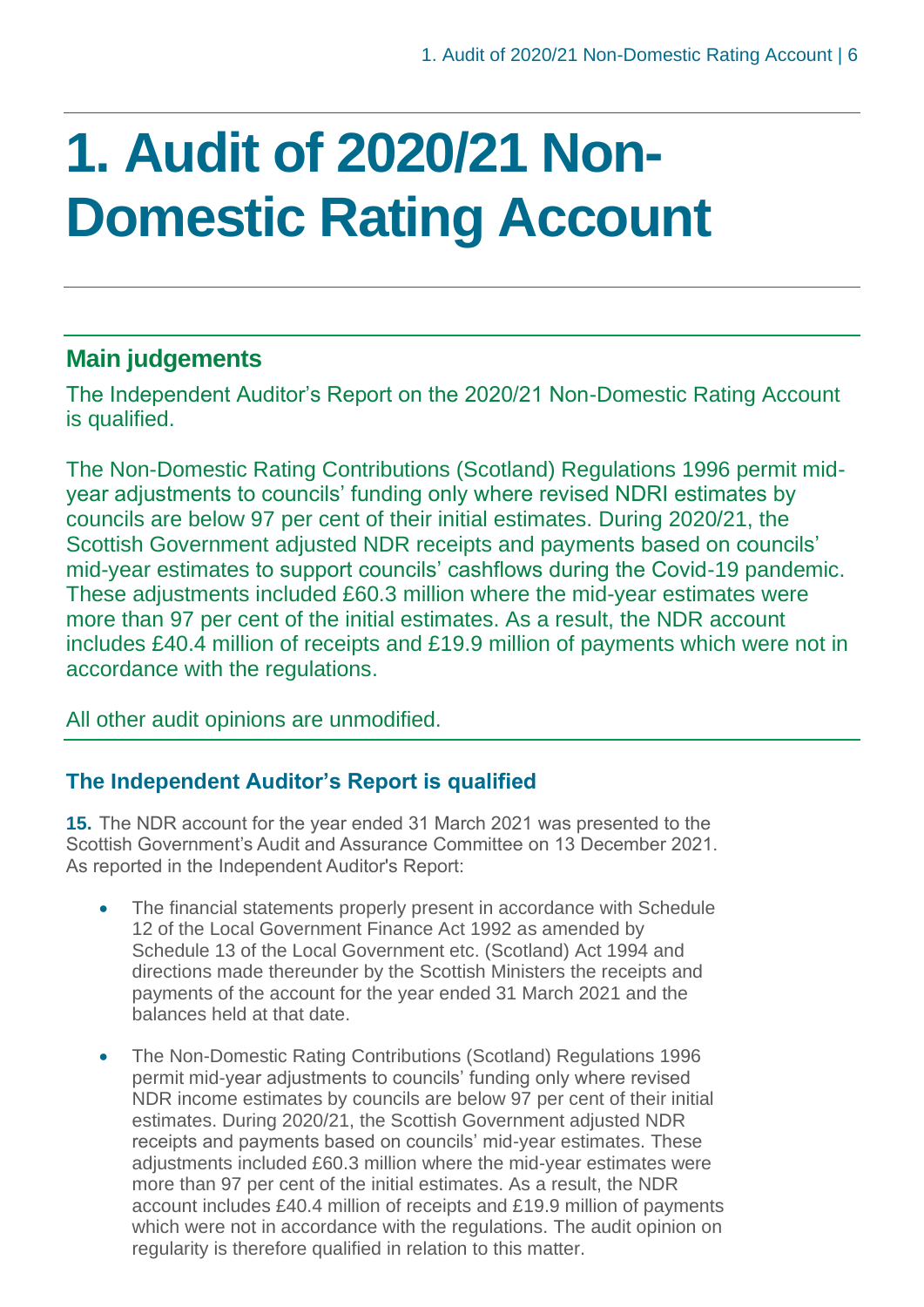- All other expenditure and income was applied in accordance with applicable enactments and guidance issued by Scottish Ministers
- Information given in the Foreword for the financial year for which the financial statements are prepared is consistent with the financial statements and our understanding of the NDR account. Additionally, we are satisfied that there are no matters which we are required by the Auditor General to report by exception.

**16.** We recognise that the adjustment to reflect the mid-year estimates were made with the intention of supporting councils during an unprecedented and challenging time. The qualified regularity audit opinion is made on a technical basis and reflects that the legislation was not designed for these extraordinary circumstances.

**17.** We have assessed the impact of these irregular adjustments on the Scottish Consolidated Fund. We are content that there is no impact on this account as the total amount appropriated is for the purposes of meeting expenditure in the year as laid down in the Budget (Scotland) Act 2020 as amended.

#### **Working papers were of a good standard**

**18.** The unaudited annual report and accounts were received on 15 June 2021 which was slightly later than our agreed audit timetable date of 31 May 2021. Due to the ongoing restrictions imposed in response to the pandemic, we were required to audit supporting documentation remotely. We did not encounter any difficulties in obtaining the evidence required.

**19.** The working papers provided were of a good standard and finance staff provided support to the audit team which helped ensure the audit process ran smoothly.

#### **Overall materiality is £18.7 million**

**20.** Our initial assessment of materiality was carried out during the planning phase of the audit and is summarised in [Exhibit](#page-6-0) 1. On receipt of the unaudited NDR account we reviewed our materiality calculations and concluded that they remained appropriate.

#### <span id="page-6-0"></span>**Exhibit 1 Materiality values**

| <b>Materiality level</b>                                                                                                                                                                                                          | <b>Amount</b> |
|-----------------------------------------------------------------------------------------------------------------------------------------------------------------------------------------------------------------------------------|---------------|
| <b>Overall materiality:</b> This is the figure we calculate to assess the overall<br>impact of audit adjustments on the financial statements. It has been set<br>at 1% of the Distributable Amount.                               | £18.7 million |
| <b>Performance materiality:</b> This acts as a trigger point. If the aggregate<br>of errors identified during the financial statements audit exceeds<br>performance materiality this would indicate that further audit procedures | £14 million   |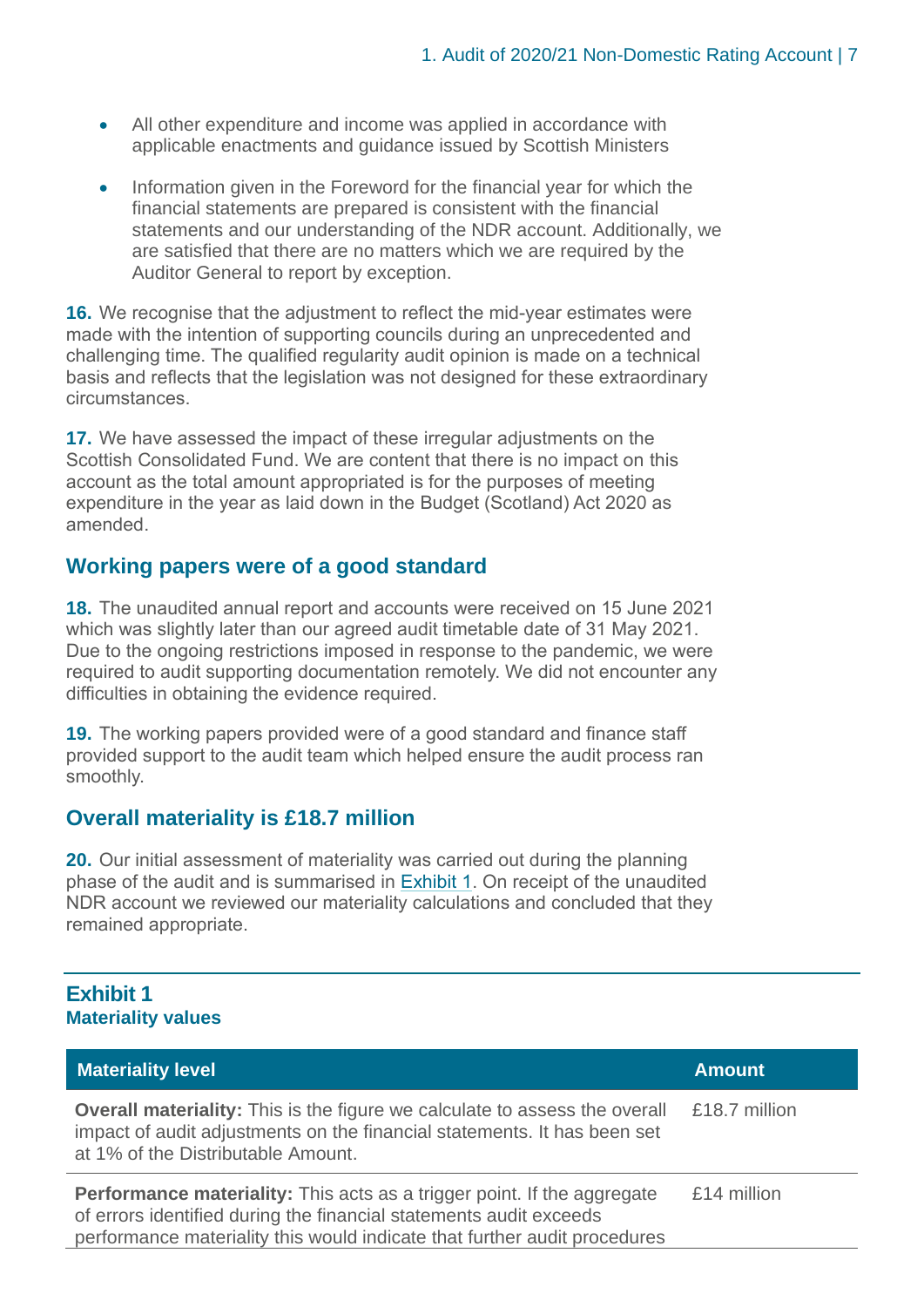| <b>Materiality level</b>                                                                                                                                                                                                            | <b>Amount</b> |
|-------------------------------------------------------------------------------------------------------------------------------------------------------------------------------------------------------------------------------------|---------------|
| should be considered. Using our professional judgement, we have<br>calculated performance materiality at 75% of planning materiality.                                                                                               |               |
| <b>Reporting threshold:</b> We are required to report to those charged with<br>governance on all unadjusted misstatements more than the 'reporting<br>threshold' amount. This has been calculated at 1% of planning<br>materiality. | £0.19 million |

Source: Non-Domestic Rating Account: Annual Audit Plan 2020/21

#### **[Appendix 1](#page-14-0) identifies the main risks of material misstatement and our audit work to address these**

**21.** [Appendix 1](#page-14-0) identifies the main risks of material misstatement and our audit work to address these. These risks influence our overall audit strategy, the allocation of staff resources to the audit and indicate how the efforts of the audit team were directed. [Appendix 1](#page-14-0) also identifies the work we undertook to address these risks and our conclusions from this work.

#### **We have one significant finding to report on the audit of the NDR Account**

**22.** International Standard on Auditing (UK) 260 requires us to communicate significant findings from the audit to those charged with governance, including our view about the qualitative aspects of the body's accounting practices. Our audit identified a number of presentational and disclosure issues which were discussed with management. These were adjusted and reflected in the audited NDR account.

<span id="page-7-0"></span>**23.** Details of our significant finding are provided in [Exhibit](#page-7-0) 2.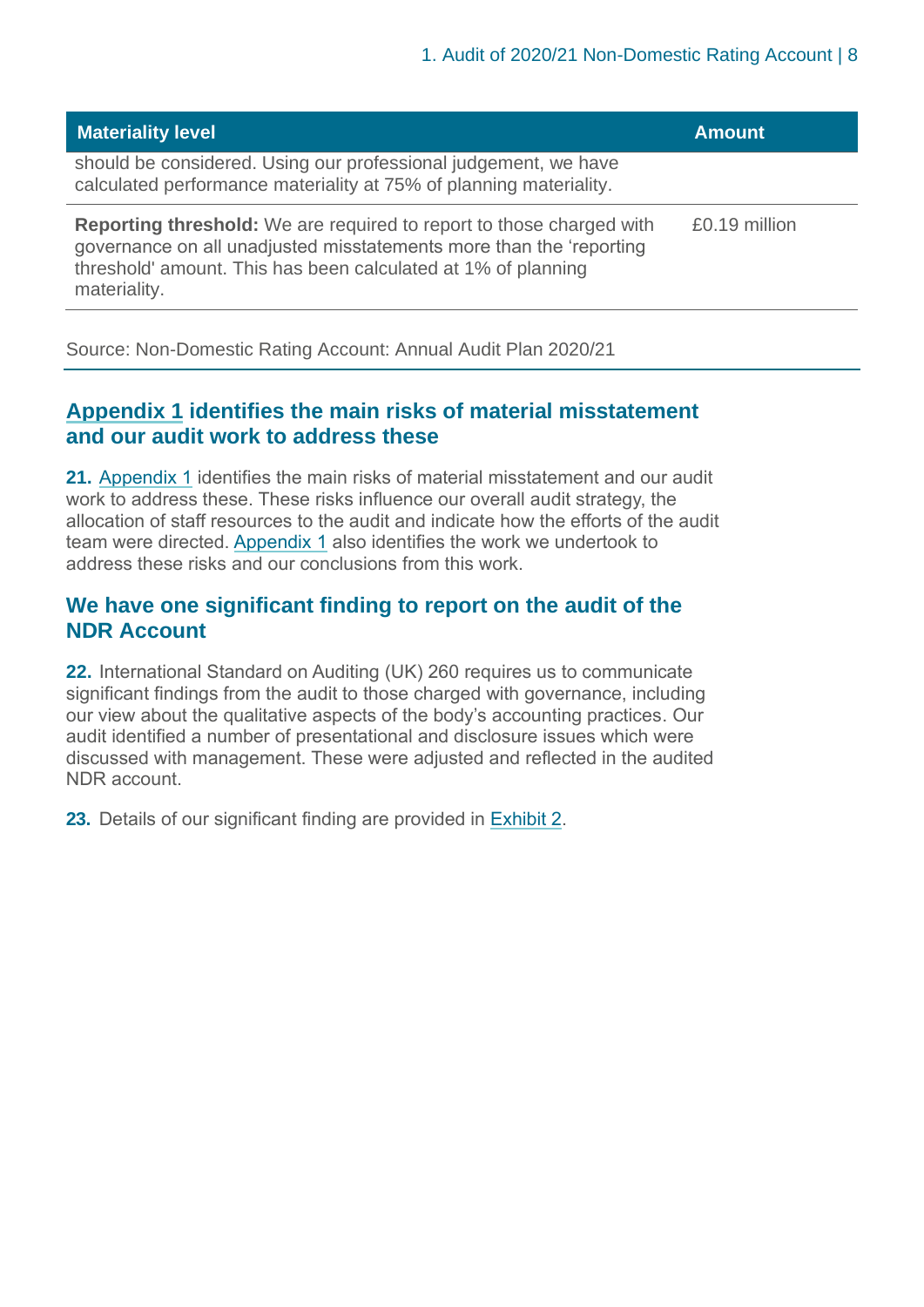#### **Exhibit 2**

#### **Significant finding from the audit of financial statements**

| <b>Issue</b>                                                                                                                                                                                                                                                                                                                                                                                                                                                                                                                                                                                                                                                                                                                                                                                                                                                                             | <b>Resolution</b>                           |  |
|------------------------------------------------------------------------------------------------------------------------------------------------------------------------------------------------------------------------------------------------------------------------------------------------------------------------------------------------------------------------------------------------------------------------------------------------------------------------------------------------------------------------------------------------------------------------------------------------------------------------------------------------------------------------------------------------------------------------------------------------------------------------------------------------------------------------------------------------------------------------------------------|---------------------------------------------|--|
| Mid-year adjustments were not in accordance                                                                                                                                                                                                                                                                                                                                                                                                                                                                                                                                                                                                                                                                                                                                                                                                                                              | The independent auditor's report for the    |  |
| with legislation                                                                                                                                                                                                                                                                                                                                                                                                                                                                                                                                                                                                                                                                                                                                                                                                                                                                         | 2020/21 Non-Domestic Rating Account         |  |
| Note 4 of the NDR Account refers to a net                                                                                                                                                                                                                                                                                                                                                                                                                                                                                                                                                                                                                                                                                                                                                                                                                                                | (NDR account) has been qualified in         |  |
| additional payment of £4.4 million paid to local                                                                                                                                                                                                                                                                                                                                                                                                                                                                                                                                                                                                                                                                                                                                                                                                                                         | respect of the regularity of the additional |  |
| authorities. This net payment was as a result of                                                                                                                                                                                                                                                                                                                                                                                                                                                                                                                                                                                                                                                                                                                                                                                                                                         | receipts and payments made, which           |  |
| gross additional receipts of £40.4 million and gross                                                                                                                                                                                                                                                                                                                                                                                                                                                                                                                                                                                                                                                                                                                                                                                                                                     | were not in accordance with the             |  |
| payments made of £44.8 million.                                                                                                                                                                                                                                                                                                                                                                                                                                                                                                                                                                                                                                                                                                                                                                                                                                                          | legislation.                                |  |
| The Non-Domestic Rating Contributions (Scotland)<br>Regulations 1996 were made under Schedule 12<br>to the Local Government Finance Act 1992 to<br>govern the operation of the NDR Account. The<br>regulations permit mid-year adjustments to<br>councils' funding only where revised NDR income<br>estimates by councils are below 97 per cent of<br>their initial estimates. During the 2020/21 financial<br>year, to support councils' cashflows during the<br>Covid-19 pandemic, the Scottish Government<br>adjusted NDR receipts and payments based on<br>councils' mid-year estimates. The adjustments<br>included £60.3 million where the mid-year<br>estimates were more than 97 per cent of the initial<br>estimates. As a result, the NDR account includes<br>£40.4 million of receipts and £19.9 million of<br>payments which were not in accordance with the<br>regulations. |                                             |  |

These receipts and payments are therefore

#### Source: Audit Scotland

irregular.

#### **Identified misstatements of £85.2 million were adjusted in the accounts**

**24.** As noted above, the unaudited NDR account included an amount of £4.4 million in respect of additional sums paid as a result of interim recalculations (mid-year estimates adjustments) for 2020/21. Our audit work identified that the £4.4 million reflected the net impact of additional receipts of £40.4 million and additional payments of £44.8 million. The accounts have been restated to disclose the gross additional receipts and payments separately on the Receipts and Payments account. The restatement did not impact on the net deficit for the year which was unchanged from the unaudited account and there was no impact on the Statement of Balances.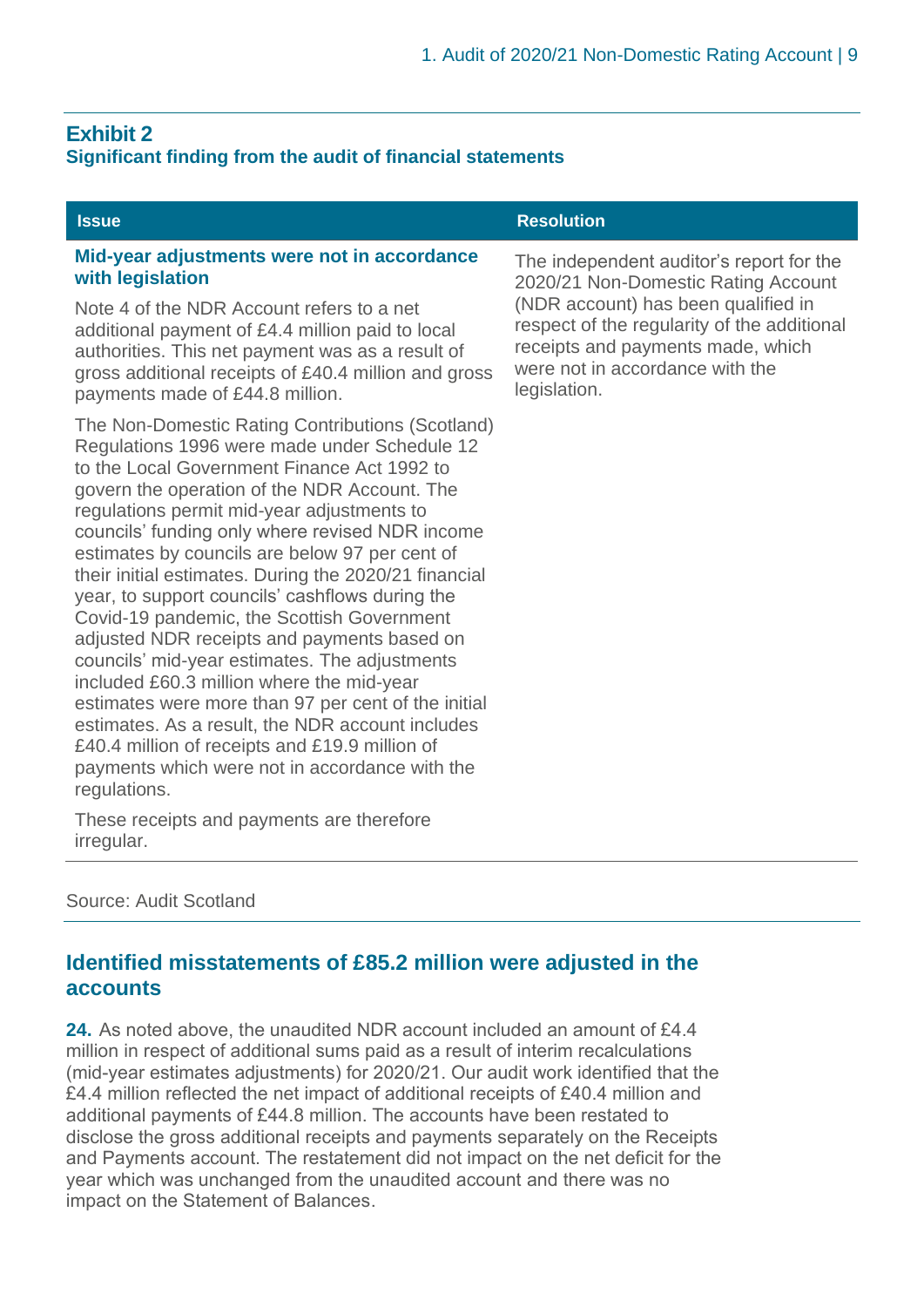**25.** We have reviewed the nature and causes of the above misstatement and have concluded that it arose from an isolated issue and do not indicate further systemic error. We did not consider any change to our audit approach to be necessary.

**26.** It is our responsibility to request that all misstatements, other than those below the reporting threshold, are corrected, although the final decision on making the correction lies with those charged with governance considering advice from senior officers and materiality. Management have adjusted all identified misstatements above our reporting threshold; there are no unadjusted errors to report.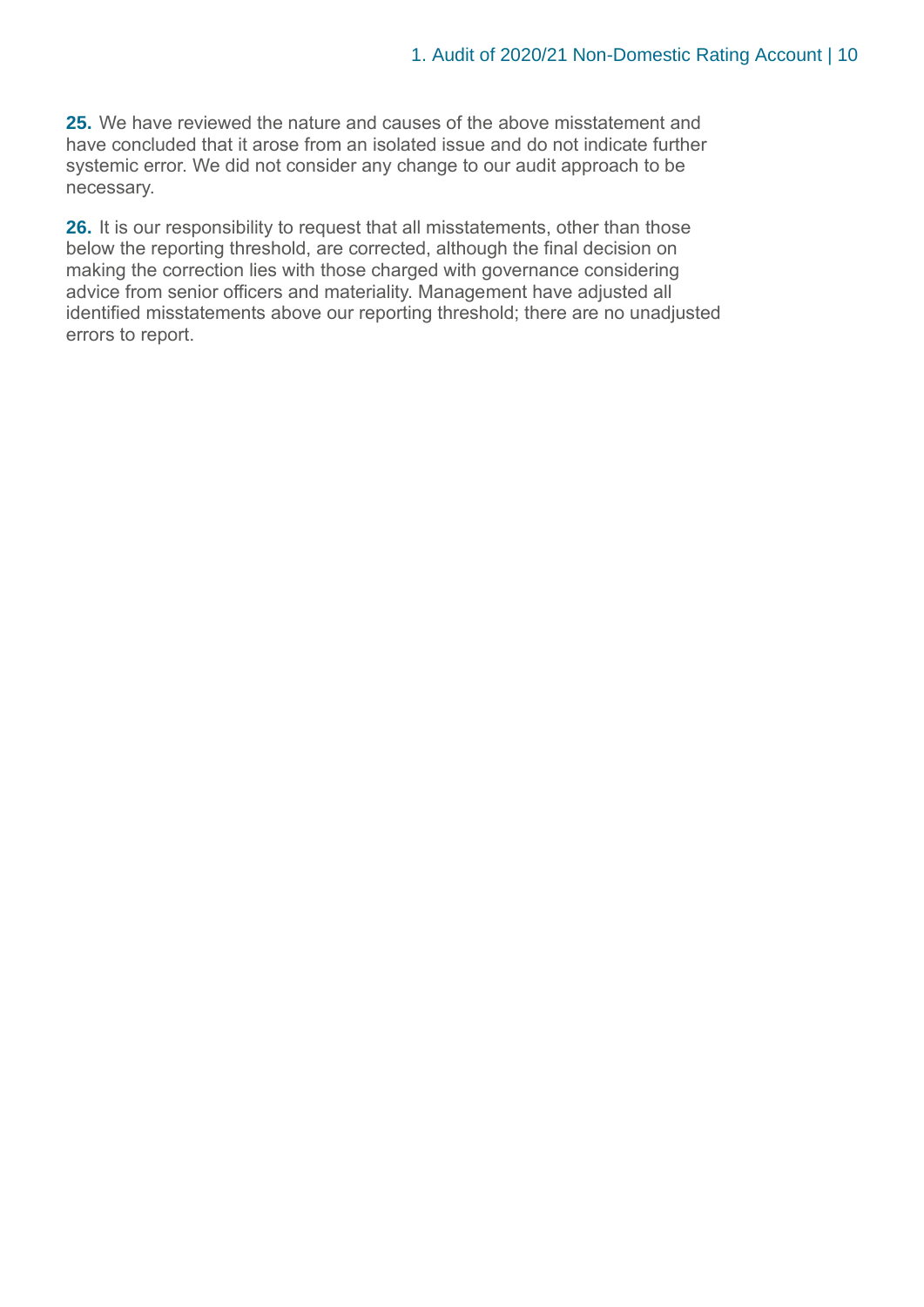## <span id="page-10-0"></span>**2. Financial sustainability, governance and transparency**

#### **Main judgements**

The 2020/21 account shows Scottish Ministers received £1,969 million of nondomestic rates in the year and paid £2,054 million back to local authorities. This means the overall surplus on the account decreased by £85 million to a deficit balance of £60 million in 2020/21.

A deficit balance of £100 million was estimated which is £40 million more than the actual outturn position. The intention is to bring the account back into balance by the end of 2022/23. The ongoing impact of Covid-19 on the business community and non-domestic rates income over the medium to longer term remains uncertain.

The Scottish Government took the decision to account for the impact of 2020/21 mid-year estimates provided by local authorities as a one-off measure in response to the Covid-19 pandemic. This resulted in additional receipts from local authorities of £40.4 million and additional payments of £44.8 million to local authorities.

There is scope for the Scottish Government to further improve the transparency of financial information and reporting on NDR and this is particularly important given the uncertainty in public finances created by the Covid-19 pandemic.

#### **Financial performance in 2020/21**

**27.** The NDR account operates on a receipts basis and is managed by the Scottish Government. All NDR income collected by local authorities in Scotland is placed in a national "pool" and distributed to the local authorities as part of the Scottish Government's funding arrangements.

**28.** The Scottish Government guarantees the combined amount of revenue grant funding and non-domestic rates distributions provided to councils each year and manages the financial risk of variances within its budget. Where variances in non-domestic rates occur, the Scottish Government adjusts the council's General Revenue Grant to ensure funding levels to local government align to the levels agreed in the local government finance settlement for that year. Weekly payments are made to local authorities. These payments represent total revenue funding less NDR income, and any specific revenue grants that local authorities expect to receive.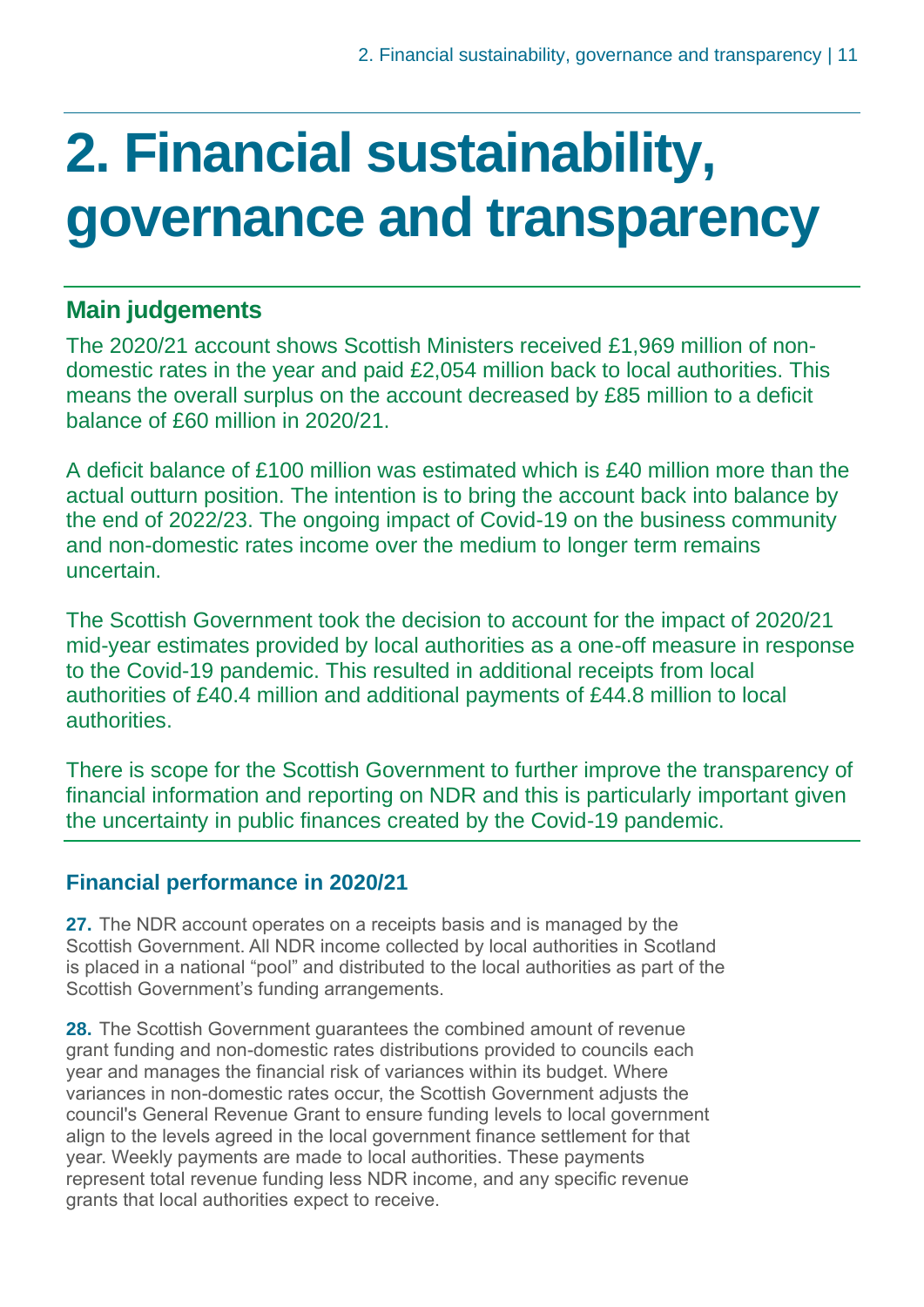**29.** Total non-domestic rates collected in 2020/21 was £1,969.3 million of which £12.5 million related to prior years. The total amount distributed for 2020/21 was £2,054.1 million which includes £141.2 million relating to prior years.

**30.** The net position for 2020/21 was therefore an excess of distributions over contributions resulting in a negative balance of £85 million (2019/20: surplus of £1 million). The cumulative deficit balance on the account of £60 million will be carried forward into 2021/22.

**31.** In the Scottish Budget for 2020/21, published in February 2020, the Scottish Government made a policy decision to set the distributable amount at a level which led to a forecast £100 million deficit balance in the account at 31 March 2021, with plans set out in the same budget document to bring the account back into balance by the end of 2022/23.

**32.** Significant amendments to the 2020/21 budget were made in the Summer and Autumn Budget revisions, (published in May and September 2020 respectively), reducing the distributable amount by £922 million. This reflected the reduction in NDR income as a result of reliefs introduced by Ministers in response to the Covid-19 emergency. As NDR income and expenditure were both reduced, these changes did not impact on the planned cumulative negative balance.

**33.** Actual receipts and payments (including mid-year and prior year adjustments) were both higher than forecast but receipts exceeded forecast by £40 million more than the additional payments, and therefore the actual deficit balance was £40 million lower than the forecast deficit balance.

**34.** The Covid-19 outbreak has had a significant impact on the short-term finances of the NDR account and the impact of this in medium/longer-term planning is still to be evaluated.

#### **Financial sustainability and transparency**

**35.** The Scottish Budget for 2021/22 shows that the Scottish Government plans to allocate £19 million more (including prior year adjustments) than it receives, increasing the overall balance on the account from a deficit of £60 million to a deficit of £79 million. The Scottish Government plans to bring the account back into balance by the end of the following year, 2022/23.

**36.** In recognition of the impact of the Covid-19 pandemic on the economy, the Scottish Government has taken the decision to reduce the Basic Property Rate ('poundage') to the 2019/20 level, a reduction of £120 million compared with previously published plans. The 100% relief introduced for the Retail, Hospitality, Leisure and Aviation sectors ('RHL relief') introduced in 2020/21 will be extended into 2021/22 for at least three months. The Scottish Government has also undertaken to match any further extensions to the UK Government's equivalent RHL relief that generates consequential funding.

**37.** During 2020/21 the Scottish Consolidated Fund received income of £125.1 million from some businesses who voluntarily repaid some or all of their nondomestic rates relief provided by Scottish local authorities as part of the Covid-19 response. The Scottish Government intends to apply this income to fund the 100% relief for the Retail, Hospitality, Leisure and Aviation sectors.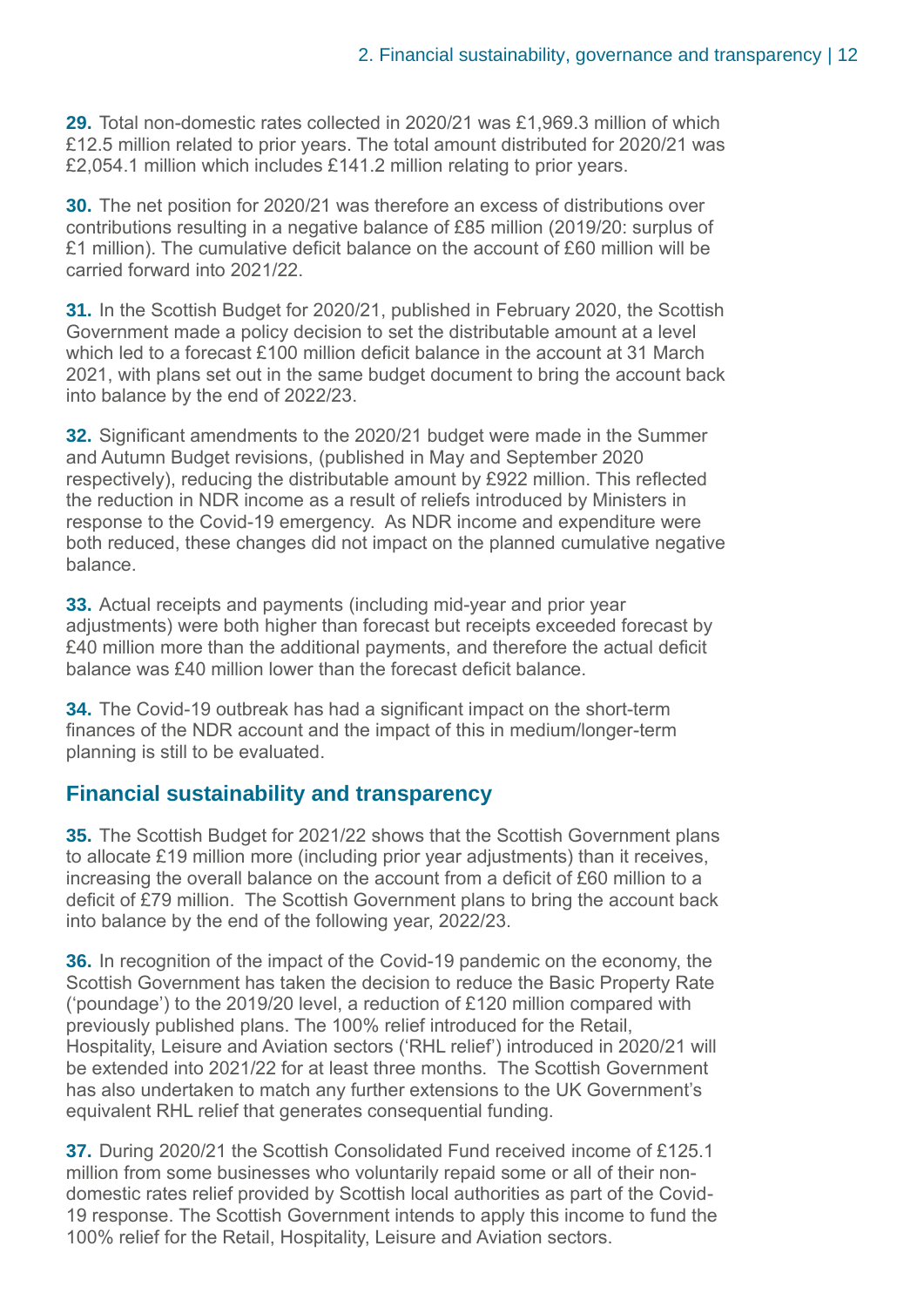**38.** The Scottish Government has improved transparency around NDR, with information provided on the calculation of the distributable amount in the 2020/21 Non-Domestic Rating account.

**39.** In previous years, we have recommended there is scope for the Scottish Government to further improve the transparency of financial information and reporting on NDR. This remains the case. The Scottish Government should provide the Parliament and the wider public with a fuller understanding of how NDR funding operates. This is particularly important where the public finances are adapting to a series of uncertainties from Covid-19 and withdrawal from the EU. They could do this by:

- including details of NDR forecasts and funding within its medium-term financial strategy
- undertaking, and publishing, scenario planning and sensitivity analysis to provide decision makers with greater information of how any fluctuations in NDR contributions or distributions may impact on decisions about how local government is funded
- including more information in the Foreword to the annual accounts about reasons for the annual deficit and future plans to reduce the overall deficit on the account
- including further information in the annual accounts about the ongoing impacts of the Covid-19 pandemic e.g. delay to NDR revaluation exercise, amount of reliefs being repaid

**40.** It remains the responsibility of the Scottish Government to take action to address these action points and therefore we have not repeated our recommendation within this year's report. Increasing users' understanding of the NDR account and how it links with the Scottish budget is particularly important given the uncertainty in public finances created by the Covid-19 pandemic.

**41.** The financial impact of the pandemic on the Scottish economy is likely to extend across several years and there continues to be uncertainty over the long-term implications on NDR receipts and payments. Increasing users understanding of the NDR account and how it links with the Scottish budget is particularly important given the uncertainty in public finances created by the pandemic.

#### **Financial systems of internal control are operating effectively**

**42.** As part of our audit, we identify and inspect the key internal controls in those accounting systems which we regard as significant to produce the financial statements. Our objective is to gain assurance that there are systems of recording and processing transactions in place which provide a sound basis for the preparation of the financial statements.

**43.** The NDR account is subject to the same controls that apply to the Scottish Government therefore for this audit we could place reliance on our findings from our Management (interim) Report presented to the Scottish Government Assurance and Audit Committee in June 2021. No significant internal control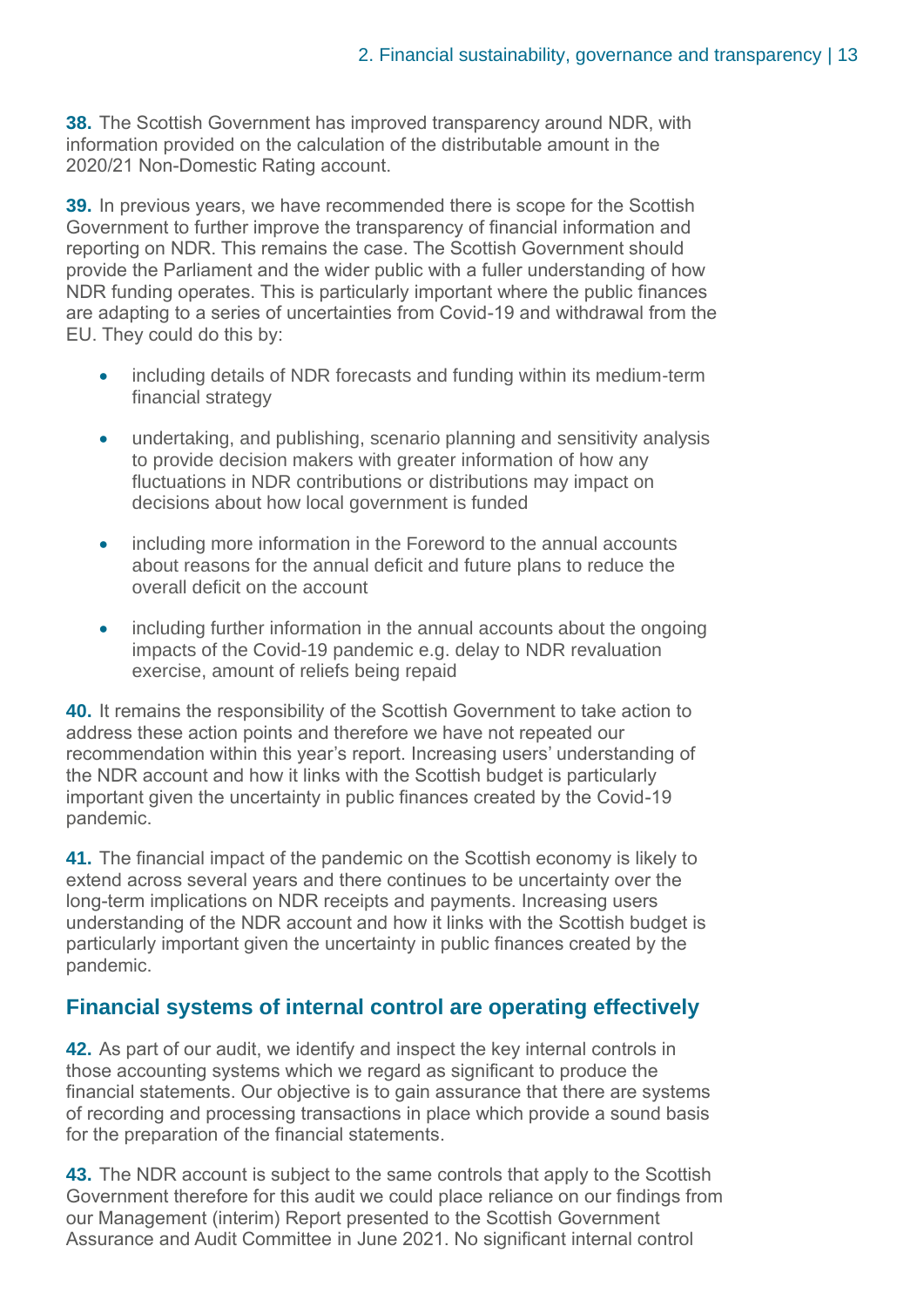weaknesses were identified during the audit which could affect the ability to record, process, summarise and report financial and other relevant data to result in a material misstatement in the NDR account.

#### **Governance arrangements**

**44.** The governance arrangements for the NDR account operate within the context of the Scottish Government's overall system of corporate governance. Our judgements on the adequacy of the governance arrangements form part of our reporting on the 2020/21 Scottish Government's Consolidated Accounts.

<span id="page-13-0"></span>**45.** The Scottish Government Audit and Assurance Committee is responsible for oversight of the NDR account on an exceptions basis. Any issues relating to reporting or the administration of the NDR account are escalated to the **Committee** 

**46.** The arrangements, within which the NDR account operates, are assessed by the Scottish Government who confirmed that these arrangements comply with generally accepted best practices and relevant guidelines. Assurance is also provided by the work of internal and external audit and can be supported by SGAAC if required.

**47.** A separate governance statement is not prepared for the NDR account as it is not an entity but an extract of the Scottish Consolidated Fund. Although the Scottish Consolidated Fund sits outside the Scottish Government's internal governance arrangements, the Fund, like the NDR account, is subject to the same controls and assurance procedures that apply to the Scottish Government.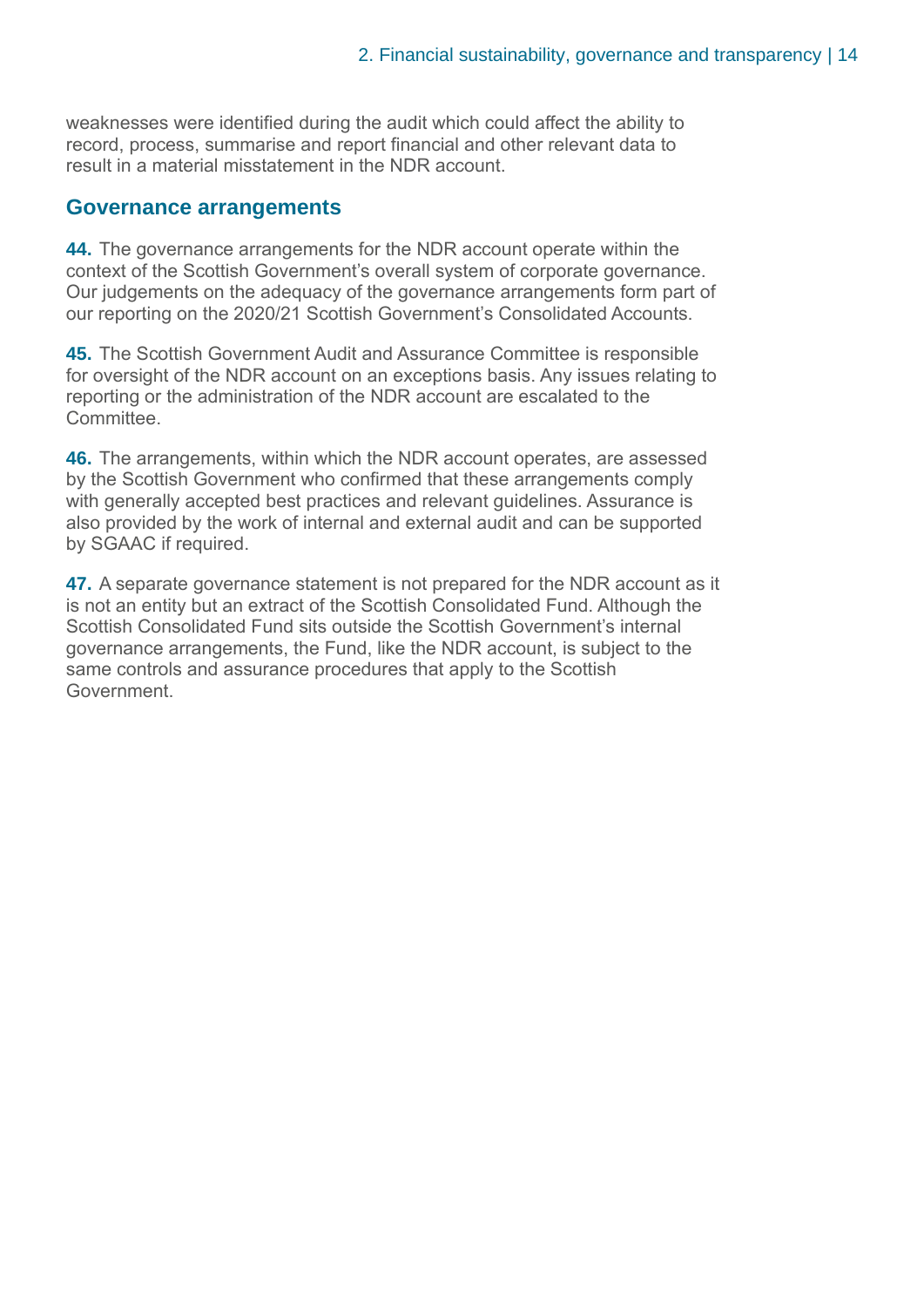### <span id="page-14-0"></span>**Appendix 1. Significant audit risks**

The table below sets out the audit risks we identified on the 2020/21 audit and how we addressed each risk in arriving at our conclusion. The risks are categorised between those where there is a risk of material misstatement in the financial statements and those relating to our wider responsibility under the [Code of Audit Practice 2016.](http://www.audit-scotland.gov.uk/report/code-of-audit-practice-2016)

#### **Risks of material misstatement in the financial statements**

| <b>Audit risk</b>                                                                                                                                                                                                                                                                                                              | <b>Assurance procedure</b>              | <b>Results and conclusions</b>                         |
|--------------------------------------------------------------------------------------------------------------------------------------------------------------------------------------------------------------------------------------------------------------------------------------------------------------------------------|-----------------------------------------|--------------------------------------------------------|
| 1. Management override of<br>controls                                                                                                                                                                                                                                                                                          | Detailed testing of journal<br>entries. | Testing of journal entries and<br>review of accounting |
| International Auditing<br>Standards require that audits<br>are planned to consider the<br>risk of material misstatement<br>in the financial statements<br>caused by fraud, which is<br>presumed to be a significant<br>risk in any audit. This<br>includes the risk of fraud due<br>to the management override<br>of controls. | Reviewed accounting<br>estimates.       | estimates were completed<br>with no issues identified. |